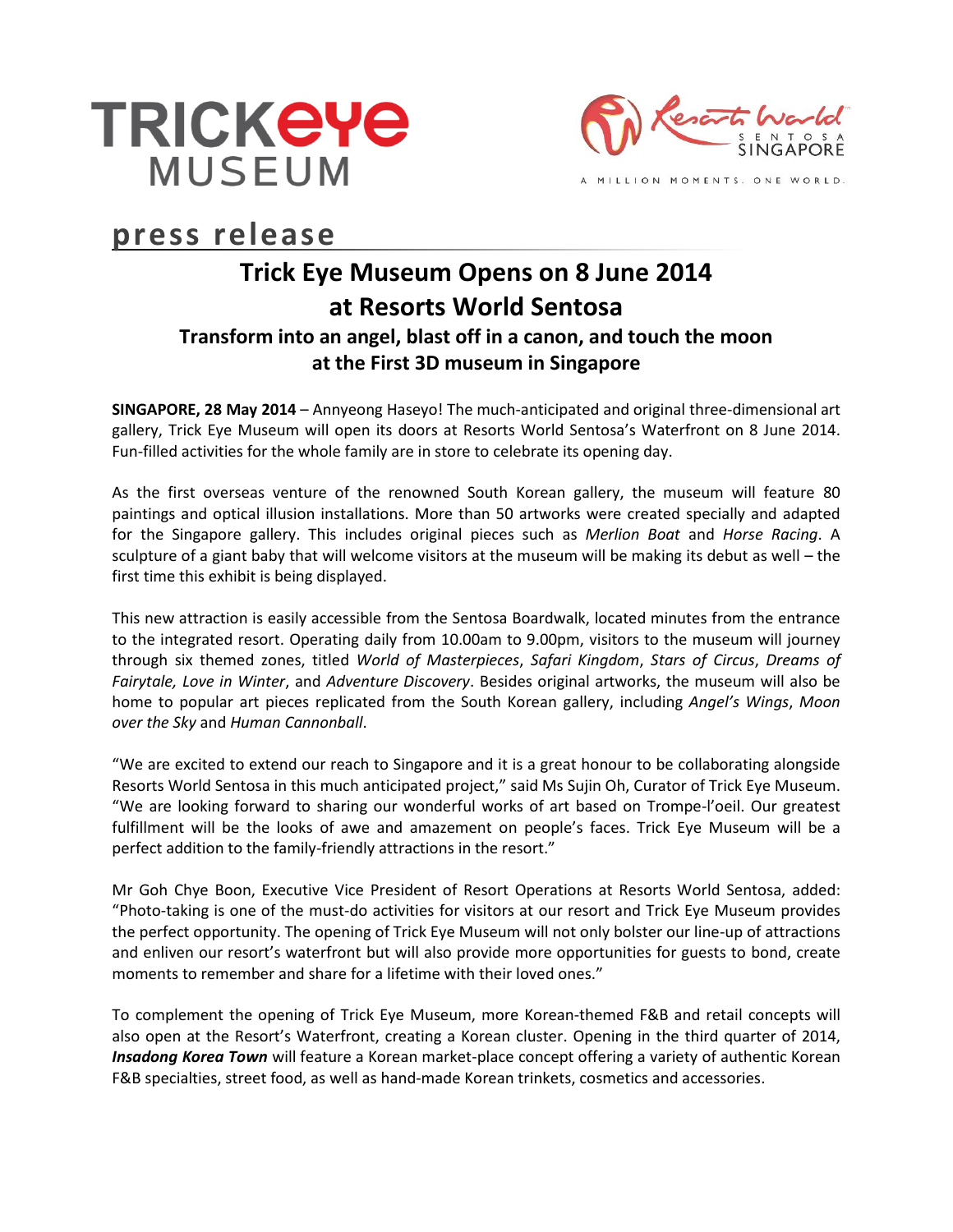One-day admission tickets to Trick Eye Museum at Resorts World Sentosa are priced at S\$25 for adults and S\$20 for children/seniors. Multi-attraction packages are also available. Guests can purchase tickets and packages onsite or online at [www.trickeye.com/singapore](http://www.trickeye.com/singapore) or [www.rwsentosa.com.](http://www.rwsentosa.com/) *RWS Invites*  members will get a chance to attend a special preview of the gallery on 7 June 2014.

- End -

### **ABOUT TRICKEYE MUSEUM**

Trick Eye opened in December 2010 featuring 3D art exhibition. The museum is located at the centre of Seoul's nouveau art hub, Hongdae, where various popular cultural events attract a stream of young art lovers. All works in Trick Eye museum create illusions which allow the guests to perceive a three-dimensional object or scene. Featuring a good collection of 2D & 3D art and sculptures, the works are specially designed for photo opportunities. Consequently, these radical forms of art which require the active participation of the viewers became a draw for tourists. Trick Eye has seen grown to be one of the best must-visit attractions for tourists visiting Korea. For more information, please visit [www.trickeye.com/singapore.](http://www.trickeye.com/singapore)

Facebook: [www.facebook.com/TrickEyeSingapore|](http://www.facebook.com/TrickEyeSingapore) Instagram: @TRICKEYE\_SINGAPORE

## **ABOUT RESORTS WORLD SENTOSA**

Resorts World Sentosa (RWS), Asia's ultimate destination resort, is located on Singapore's resort island of Sentosa. Spanning 49 hectares, the resort opened in January 2010 and welcomed over 45 million visitors in its first three years of opening. RWS is home to two mega attractions - the region's first-and-only Universal Studios theme park and the Marine Life Park, which comprises the S.E.A. Aquarium (one of the world's largest aquariums) and Adventure Cove Waterpark. Other attractions include a Maritime Experiential Museum, an award-winning destination spa, a casino, six unique hotels, the Resorts World Convention Centre, celebrity chef restaurants, and specialty retail outlets. The resort also offers world-class entertainment, from original resident productions to concerts and public shows such as the Crane Dance and the Lake of Dreams. RWS was named "Best Integrated Resort" in 2011, 2012 and 2013 at the TTG Travel Awards which recognises the best of Asia-Pacific's travel industry. RWS is wholly owned by Genting Singapore, a company of the Genting Group. For more information, please visit [www.rwsentosa.com.](http://www.rwsentosa.com/)

Facebook: [www.facebook.com/ResortsWorldatSentosa](http://www.facebook.com/ResortsWorldatSentosa) | Twitter/Instagram: @rwsentosa | RWScoop: [www.rwsentosablog.com](http://www.rwsentosablog.com/)

#### **MEDIA CONTACTS**

#### **Resorts World Sentosa**

Clement Ng/ Linette Lin Tel: + 65 6577 9761/ +65 6577 9762 Mobile: +65 9815 4490/ +65 9277 2738 [clement.xjng@rwsentosa.com/](mailto:clement.xjng@rwsentosa.com/) linette.lin@rwsentosa.com

**Trick Eye Museum**  Sujin Oh [trickeye\\_sg@trickeye.com](mailto:trickeye_sg@trickeye.com) **ATE Integrated Communications (for Resorts World Sentosa)** Debbie Pereira Tel: +65 6592 0543 [debbie@ate.bz](mailto:debbie@ate.bz)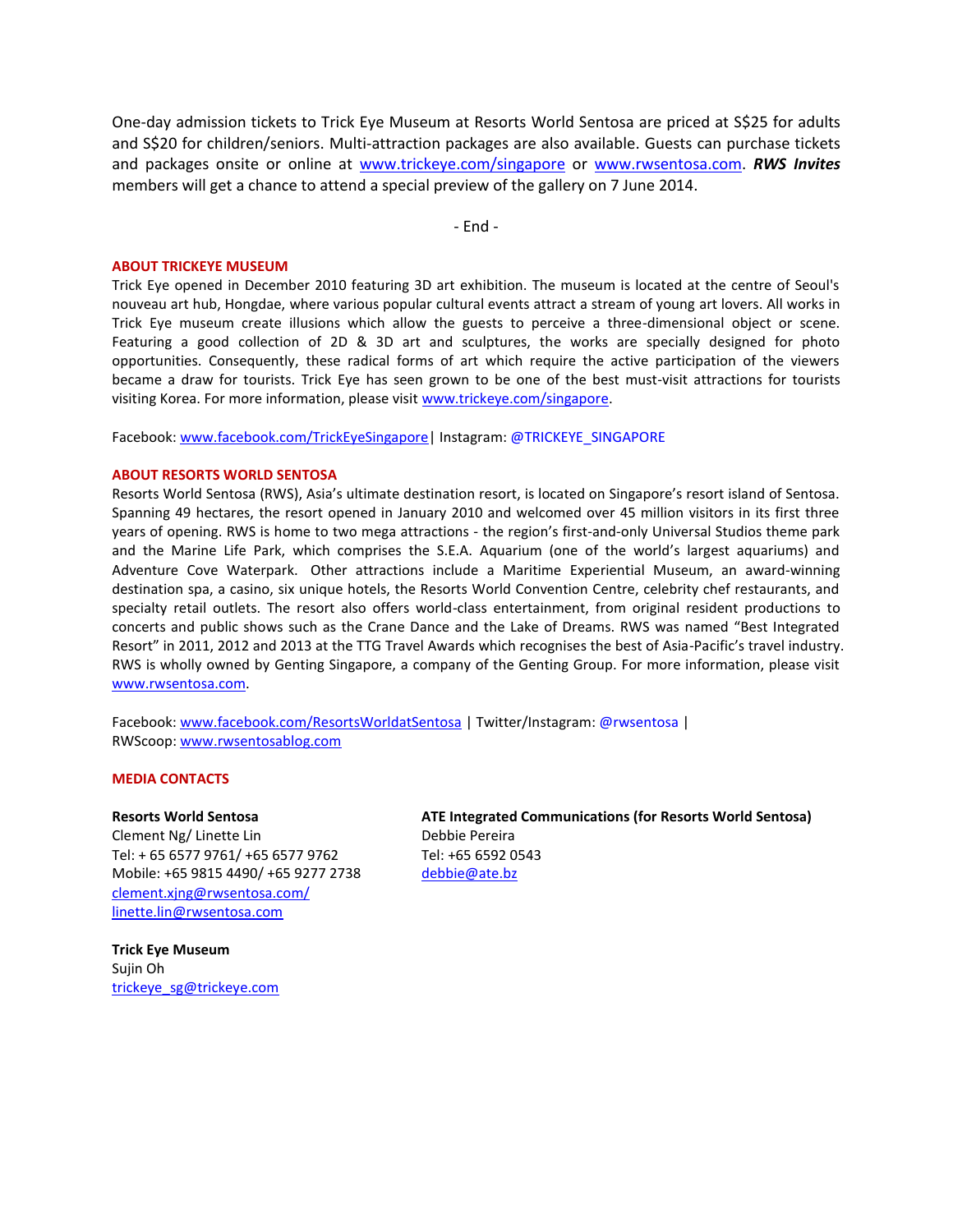# **Note to Editors**

- *1.* High-resolution photos can be downloaded from link:<https://app.box.com/s/v1hyl8h72v3vcu4inurr>
- *2.* All photos are to be attributed to: *Trick Eye Museum Singapore & Resorts World Sentosa*.





Conquer the marine kingdom at Trick Eye Museum Singapore, located at the Waterfront of Resorts World Sentosa.

Transform into a graceful angel and fly above the clouds in the beautiful night sky.



Blast away! Climb into the canon and be ready to be blown away in a spectacular circus showcase.